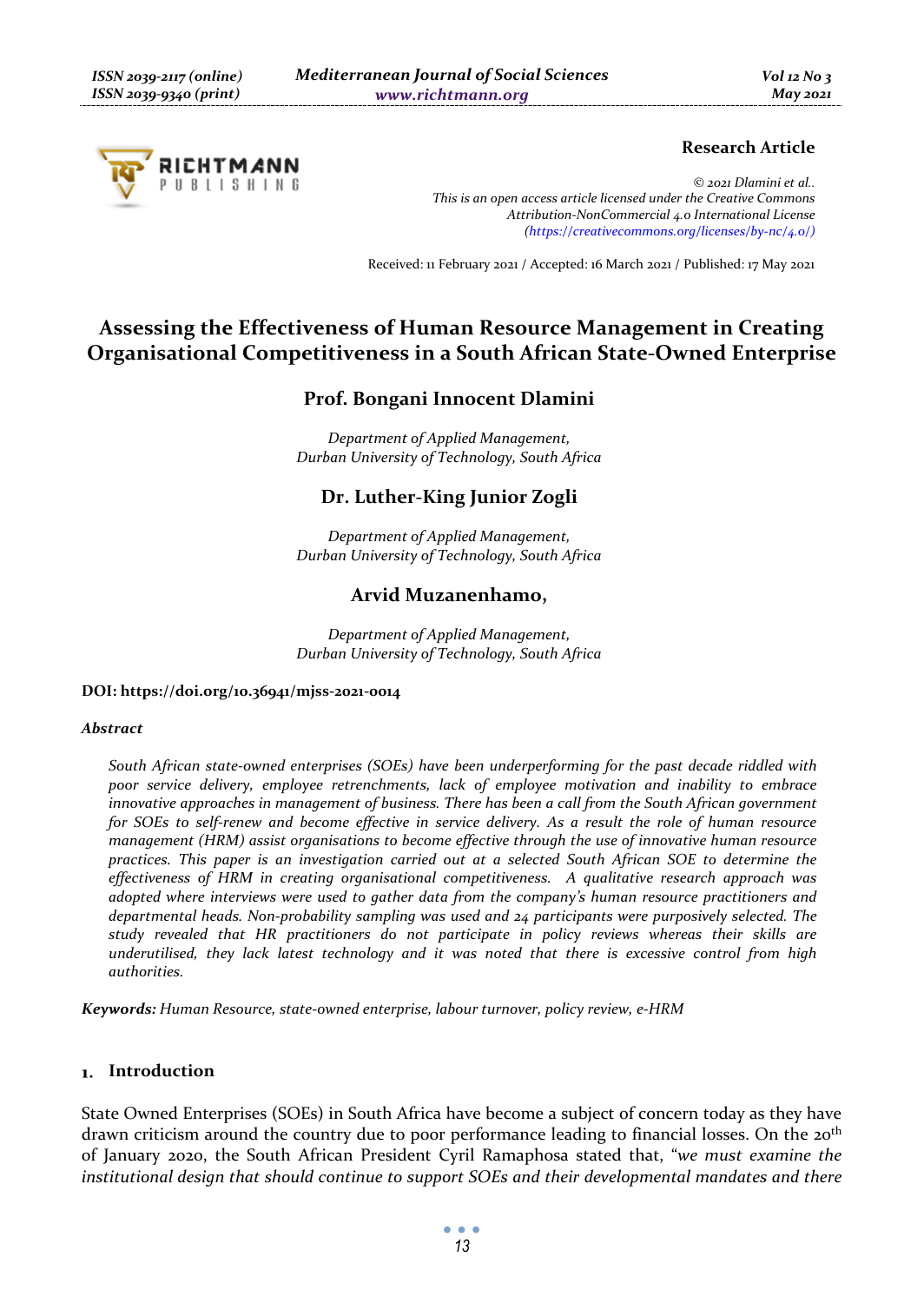| ISSN 2039-2117 (online) | <b>Mediterranean Journal of Social Sciences</b> | $Vol$ 12 No 3 |
|-------------------------|-------------------------------------------------|---------------|
| ISSN 2039-9340 (print)  | www.richtmann.org                               | May 2021      |

*should be greater and more effective attention of operational efficiency, integrity and functionality of our SOEs, and ensuring that people who are fit for purpose are appointed to various positions*," (Erasmus 2020). Ogunyomi and Bruning (2016) indicated that human resource management positively affects organisational performance. This implies that HRM plays a vital role in creating organisational competitiveness. Mkhabela (2019) provided that the strategic importance of the South African SOEs has been overshadowed by inefficiency. Similarly, (Omarjee 2019) stated that there is need to reform, reposition and revitalise SOEs to fulfil their role in driving economic growth and development. Employees and how they are being managed in organisations are becoming a vital source of organisational competitiveness (Al-rfou and Trawneh 2010). Thus Human Resource Management can be an important source of competitive advantage as they ensure that employees are properly trained, skilled employees are hired and employee retention strategies are implemented for organisational competitiveness. The South African Broadcasting Corporation (SABC) had a net loss of R622m for the 2017/ 2018 financial year and the Group CEO reported that one of the biggest cost drivers is the salary bill which is not sustainable. This has caused the enterprise to consider retrenchment in year the 2018 as a cost-cutting measure (Ngqakamba 2018). Similarly, Eybers (2017) reported that PetroSA began a process of laying-off 15% of its employees in trying to maintain the operations of the struggling state oil company. Due to poor organisational performance, the entity's revenue was 34% lower in the year 2016 and 2017 than in the previous financial year, while sales decreased by R3.4bilion compared to the 2015 and 2016 financial year (Peyper 2017). Despite this poor performance, PetroSA in its cost-cutting measures, wants to get rid of engineers which are critical skills in the organisation (Eybers 2017). South African Airways (SAA) has been cutting operating costs in order to stay in business which worries the company trade unions as expressed by Congress of South African Trade Unions (COSATU) that the cost-cutting measures at national carrier SAA could lead to job losses (Peyper 2017). This suggests that SAA is struggling to make profit for its survival for competitive advantage. Mintek 2014 Annual Report stated that the category that had the highest number of resignations was that of skilled technical, academically qualified, junior management and supervisors. The most cited reasons given in exit interviews were the quest for innovation, pursuit of further studies and a lack of career growth. Labour turnover for the year 2014 amounted to 8.9% in the skilled technical, academically qualified, junior management and supervisors. (Mintek Annual Report 2014:31).

### **Research Problem**

South African state-owned enterprises are experiencing problems such as unequal opportunity, unskilled labour, worker motivation, brain drain, unemployment and human development index which affect their competitiveness (Omarjee, 2018). This is supported by Bloomberg (2017) when reported that key state organisations that are playing an important role in driving the economy of South Africa are performing poorly due to high staff turnover which threatens their financial viability. Thus Erasmus, Strydom and Rudansky-Kloppers (2017:330) reiterated that, in the South African context, one of the crucial roles of the human resource manager is to improve the skills base of employees and to contribute to profitability of the organisation. It is therefore imperative to examine the effectiveness of Human Resource Management in obtaining organisational competitiveness in a South African state-owned enterprise.

### **Literature Review**

Marler and Parry (2016) asserted that in this strategic HRM conception, the term 'making HR more strategic' is derived from Ulrich's model of strategic HRM which suggests that in order for HR function to participate effectively in the strategic process, there is need for HR function to move away from an administrative expert to become a business partner which support the business strategic process. Ulrich (1997) in his book Employee Champions: Next Agenda for Adding Value and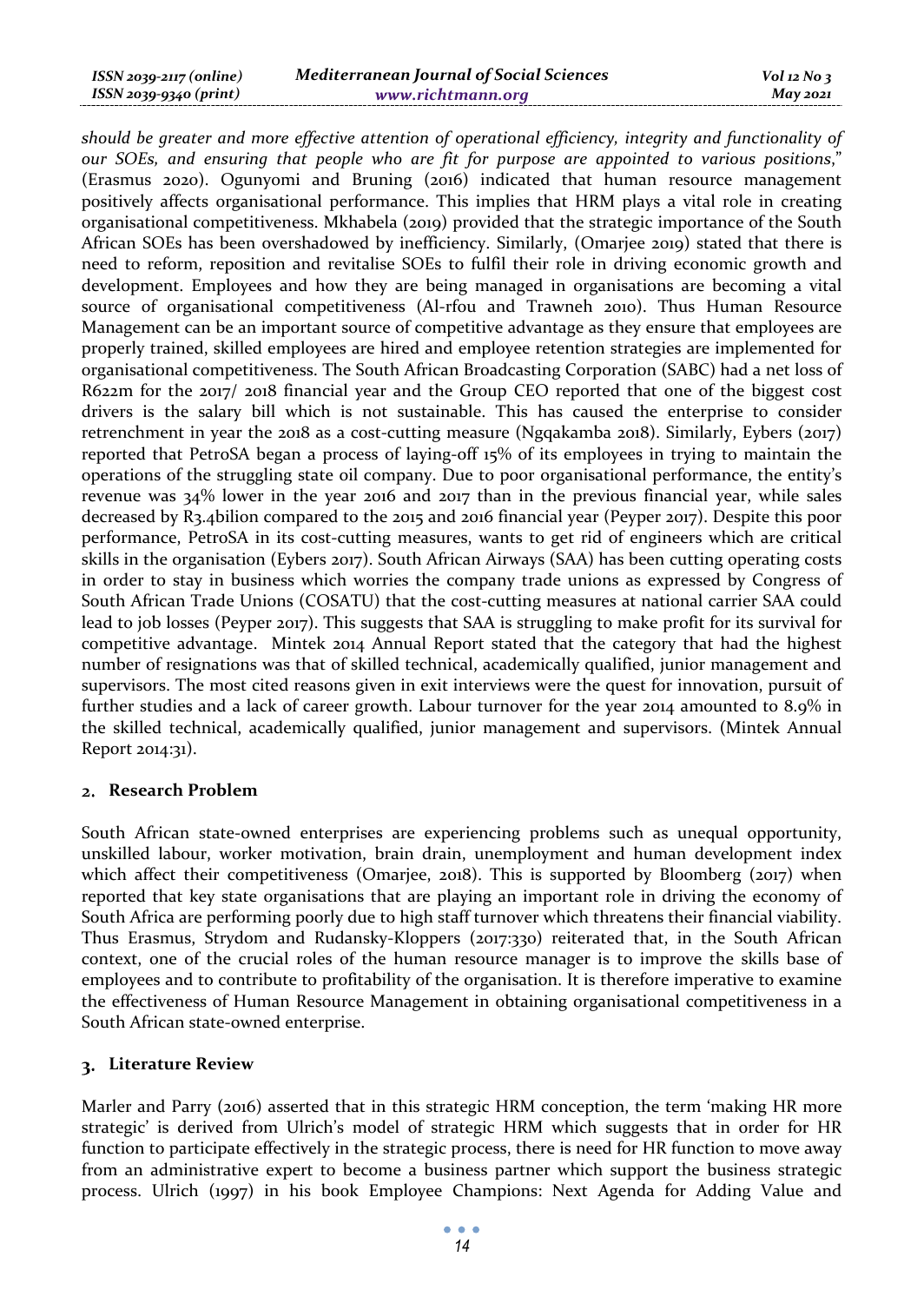| ISSN 2039-2117 (online) | <b>Mediterranean Journal of Social Sciences</b> | $Vol$ 12 $No$ 3 |
|-------------------------|-------------------------------------------------|-----------------|
| ISSN 2039-9340 (print)  | www.richtmann.org                               | <b>May 2021</b> |

Delivering Results postulated that to create value and deliver results, human resource professionals should not start by focusing on their activities or work of human resources but should first define the deliverables of their work. According to Barney (1991), a firm obtains competitiveness when implementing a strategy which is not currently used and duplicated by competitors. To obtain organisational competitiveness and sustain it, the firm's strategy and resources must be able to exploit new opportunities, and must not be easily imitated (Barney 1991). Thus it is only human resources that enable firms to sustain competitive advantage as it is not easy to imitate and duplicate employee behaviour and attitude. The traditional belief was that the physical assets of the business contribute to the success of the economy. However, Becker (1964) asserted that physical resources of the business only contribute a fraction of the growth of income in most countries. Furthermore, it is human resources that have a huge impact in success of the business as Fisher (1989) stated the behavioural perspective as a contributing factor to the growth and success of organisations. Fisher's (1989) behavioural perspective has its roots in contingency theory as it focuses on employee behaviour as the mediator between strategy and firm performance. Contingency theory assumes that the aim of employment practices is to control the attitude of employees that is specific to the achievement of organisational strategy. Thus in strategic human resource management context, the role behaviours that support organisation's strategy calls for various human resource management practices to reinforce those required behaviours (Wright and McMahan 1992).

HRM practitioners, in a strategic context, collectively add value to the enterprise when their work helps and supports key stakeholders to achieve objectives (Amarakoon, Weerawardena and Verreynne (2016). This aligns with the views of Al-rfou and Trawneh (2010) that HRM's focus is on cost reduction through improvement of expense control systems, quality and productivity improvement and improvement of employee skills, which affects the speed, quality and cost of work and reduces absenteeism and staff turnover. Human Resource Management according to Kramar, (2014) provides organisational competitiveness through development of mediating factors such as reduction of staff turnover and improvement of productivity. However, this contribute a positive impact on organisation's financial outcomes (Kramar 2014). Jackson, Renwick, Jabbour and Muller-Camen (2011) provided that good HRM practices have a greater influence in attracting talent and external customers to the organisation. However factors such as productivity improvement, cost reductions, return on investment and better employee communications shows a great value of HRM through the use of electronic human resource management which aims at improving efficiency in an organisation. This benefits the organisation by reducing HR staff and eliminating manual administrative burden thereby saving company costs of operation (Poisat and Mel 2017). The balanced Scorecard has necessitated the development of Human Resources Scorecard which emphasises on how best to integrate the Human Resource roles in the company measurement of business performance. The HR Scorecard offers benefits to the organisation in controlling costs and encouraging flexibility and change for competitive advantage (Grobler et al 2012). However, the findings by Ding, Kam, Zhang and Jie (2015) indicated that it is not all human resource management practices that are effective in creating competencies in an organisation. Therefore, having human resources management function in an organisation does not automatically lead to success as poor HRM practices negatively affect employee satisfaction and organisational commitment (Ding et al 2015).

### **Research Methodology**

The study adopted a qualitative research approach. A qualitative research according to Du Plooy-Cilliers, Davis and Bezuidenhout (2014:173), deals with the underlying qualities of subjective experiences and meanings that are associated with phenomena. This study made use of both primary which was obtained through interviews that was conducted with HRM practitioners and departmental heads and supervisors.

Bryman and Bell (2011:176) defined population as the universe of units from which the sample is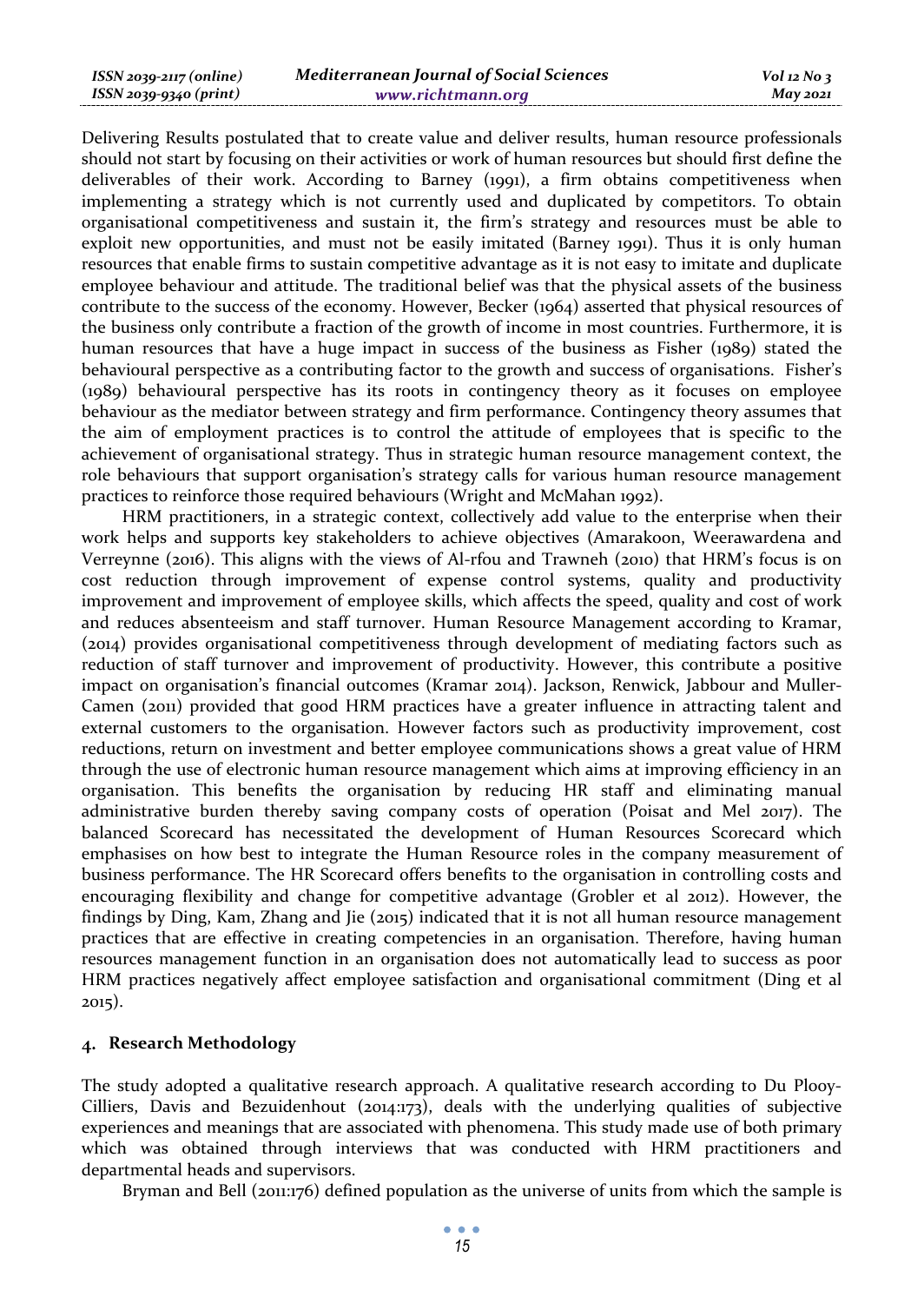| ISSN 2039-2117 (online) | <b>Mediterranean Journal of Social Sciences</b> | $Vol$ 12 No 3   |
|-------------------------|-------------------------------------------------|-----------------|
| ISSN 2039-9340 (print)  | www.richtmann.org                               | <b>May 2021</b> |

to be selected. The target population is HRM practitioners and departmental heads and supervisors at a South African state-owned enterprises called Mintek, situated in Johannesburg. Non-probability sampling was used in this study. Non-probability sampling was essential for this study as it is suitable for a qualitative research study where the aim is not necessarily to generalise the research findings, but rather to gain a deeper understanding of a certain variable or situation (Coetzee and Schreuder 2016:35). However, this enabled the study to select participants who are knowledgeable about the organisation. The study used purposive sampling technique. Quinlan, Babin, Carr, Griffin and Zikmund (2015:181) described purposive sampling as a technique where the researcher makes a judgement about who to include in the sample. Purposive sampling was applied to both HRM practitioners and departmental managers in the selected South African state-owned enterprise.

Information was obtained from the sample using the in-depth interview technique. Du Plooy-Cilliers et al (2014:188) provided that in-depth interviews are part of qualitative methods that allow questions which calls for participant's views, and beliefs about a phenomenon under study. The study used thematic analysis method as it assist in describing the data set in rich detail as described by Aguinaldo (2012) that thematic analysis helps in reducing the sheer bulk of qualitative data obtained from interviews into categories that represent the dataset or some aspect of it. Furthermore, the data was coded using nVivo. NVivo permitted the researchers to code the data and to develop themes or categories (Sotiriadou, Brouwers and Le 2014). In ensuring that this study meets the ethical consideration, approval to conduct research was obtained from Mintek, informed consent was sought from participants and confidentiality was maintained.

### **Results and Discussion**

The researchers interviewed 24 individuals who were willing to participate in this study. The duration of each interview session was between 25 to 30 minutes. The interviews were conducted in the company premises on appointments.

Substantial responses indicate that HR is not well effective in obtaining organisational competitiveness as there is evidence of lack of skills, lack of communication, unavailability of technology, and lack of business partnering role were the themes that emerged. These sub-themes are represented below:

### *5.1 Knowledge but no practical skills*

HR seems to have knowledge but lack practical skills on how to apply that knowledge when it comes to certain tasks such as trainings. They also seem to lack certain people-related skills. This entails that human resource professional at Mintek may lack much experience of how the whole organisation operates and its people. This may be caused by staff turnover in the HR department as indicated by many respondents in the coming themes that HR department always have new people in a short period of time.

A respondent noted that:

*"We have the knowledge but not enough skills. We don't know how to action or implement training programs such as mentorship"* 

Another stated that:

*"I would have to say maybe we have the knowledge not the skills"* 

Ding, Kam, Zhang and Jie (2015) argued that having human resources does not necessarily lead to organisational success as poor human resource management can negatively affect employee's job satisfaction.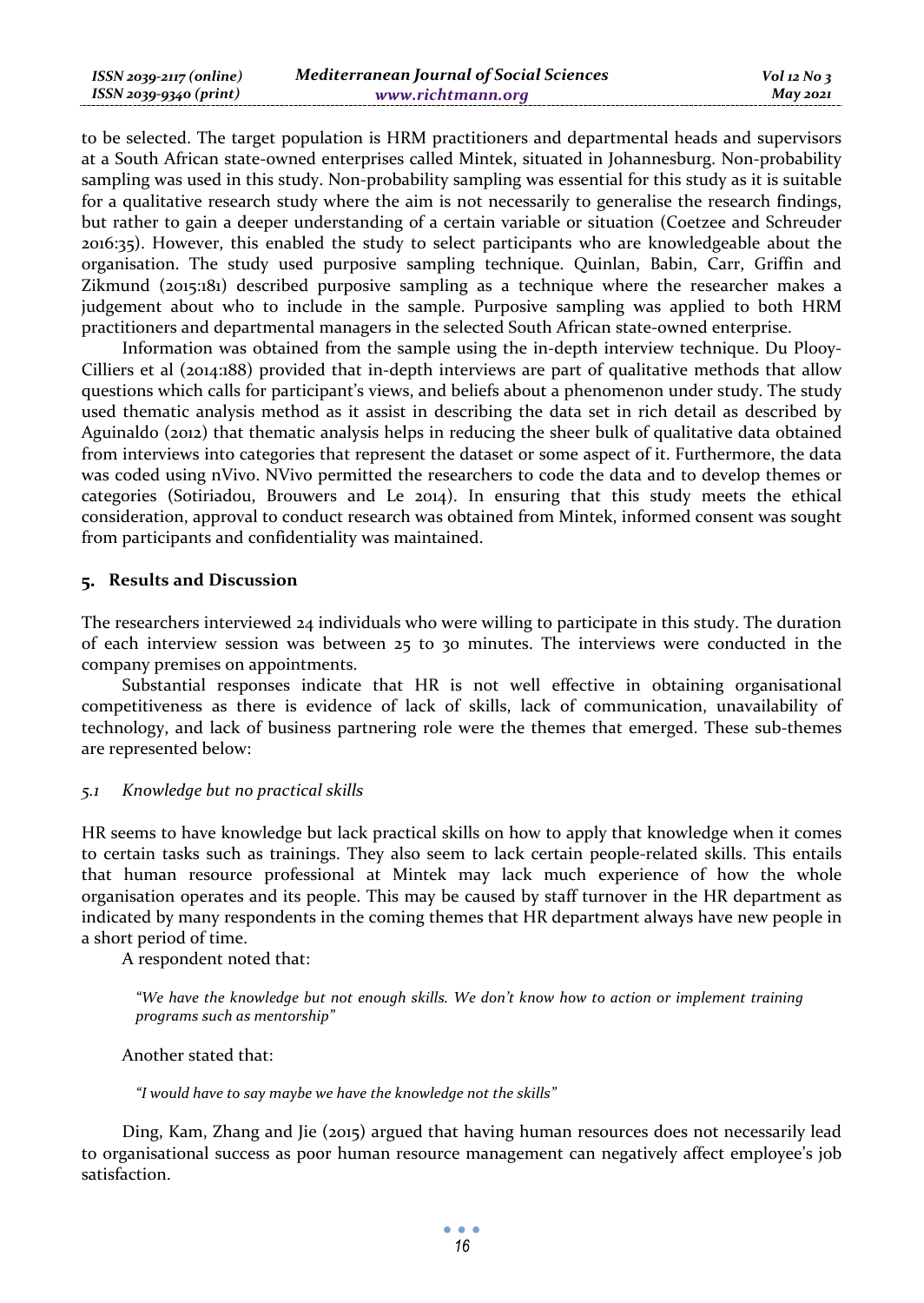#### *5.2 Lack of communication*

Furthermore, communication is lacking from HR especially in relation to changes that occur in the organisation. Data narratives revealed that HR authorities do not communicate and properly implement some change initiatives that comes from management. The change initiative in this case was largely referred to restructuring that was taking place at the time of the study. However, this may be also due to none and little involvement of the entire HR professionals in change initiatives as indicated in the previous themes.

A respondent noted that:

*"Our current HR system is not equipped to provide us with understandable and adequate information. Especially when change is taking place, they don't manage it very well, and they don't communicate very well."* 

### *5.3 Lack of technology*

Technology and systems are also deficient causing more delays in service delivery. Two HR respondents highlighted that currently, the HR department does not have proper technology to service the organisation efficiently and effectively. This entails that Mintek as a state-owned enterprise is very slow in responding to technological changes. This is common in most state-owned enterprise as there is too much bureaucracy and rigidity in responding to the external changes. This has effect of slow response rate and occurrence of errors in the HR department as indicated in the subthemes below.

One respondent stated that:

*"At Mintek, the staff members don't have the adequate technology and also lack the capacity to use current technology. It might look like we are coping, as much as we are coping on a face value which is the observation, behind the scenes the work we are expected to do, l feel like l we are suffocating.. This is because it's just too many people to service which l feel if we had certain technological systems in place which depends on company to purchase those systems we might function a lot better and quicker and we will be less exhausted."* 

### Another respondent noted that:

*"There are many things that l am doing manually. In doing reports there are things that l should do in 30 minutes but l end up taking 4 hours. For me the system is ineffective because if l put one wrong number, it messes up the whole report."* 

Grobler et al (2012) argued that electronic HRM does not only lead to improved services and cost reduction, but also to the goal of achieving organisational competitiveness.

### *5.4 Fear and control by higher power*

HR seems to be controlled by the executive management and hence do as they are told without having decision-making ability. Data narratives highlighted that HR professionals seem to know what needs to be done, but due to fear, they do not challenge the executive management. This leads to the inability of the HR professionals to providing advice and guidance to the organisation on different people related matters.

A respondent noted that:

*"Sometimes we know what is supposed to be done but we have developed fear over the years. Due to fear we remain quiet on certain things and sometimes the company is taken to court because certain things have gone wrong.*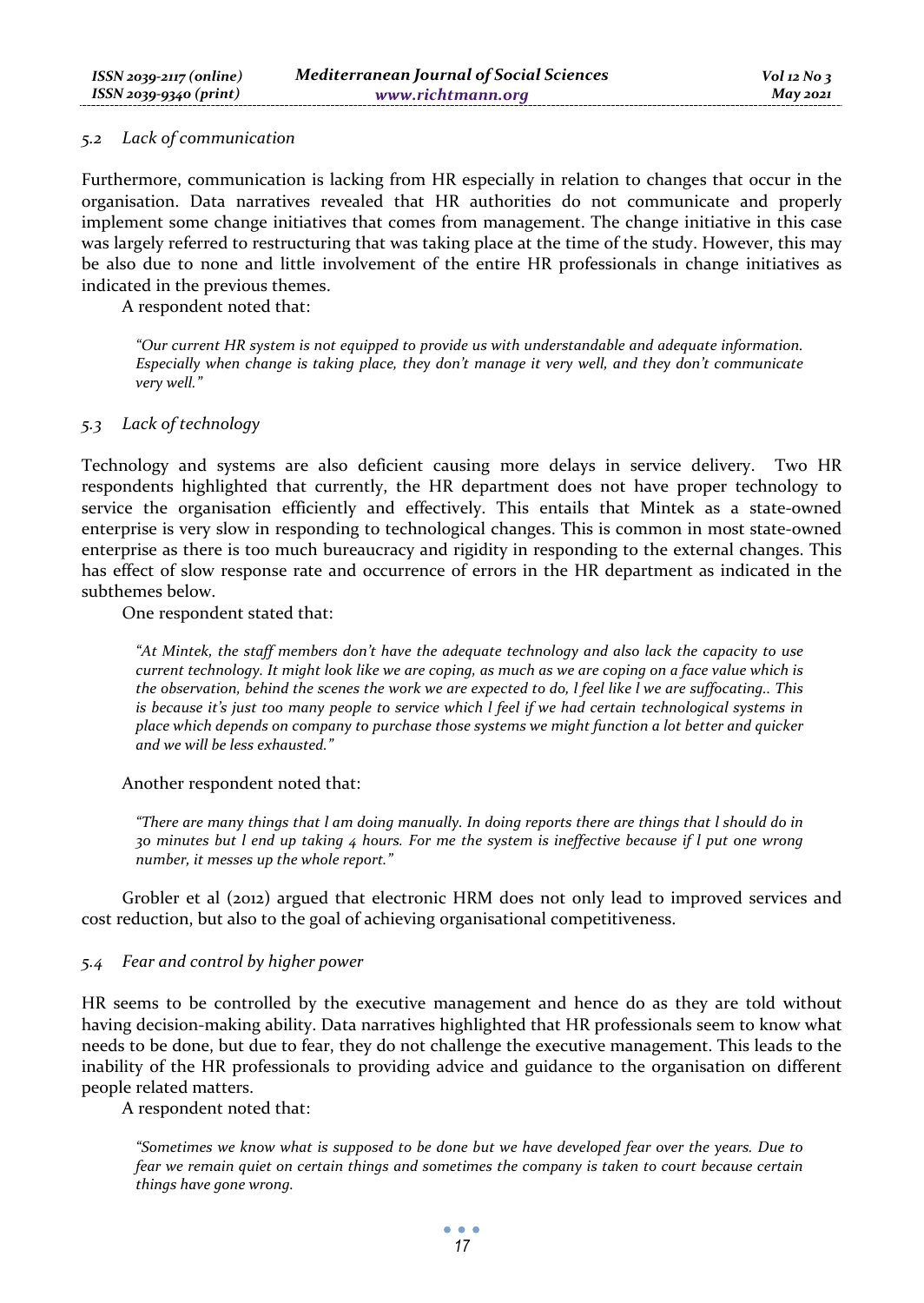### *5.5 Currently reviewing policies*

Due to ever-changing environment, the management of Mintek was reviewing HR structure of the company during the period the study was being undertaken. HR practitioners were required to suggest the removal or amendment of policies that hinders effective implementation of HR competitive strategies in the organisation. However participants feared that this was just procedural and their concerns will not be taken into consideration.

A respondent stated that:

*"We are being required to state issues that can be addressed to bring about improvements in the HR department. This is a good initiative but we have been complaining of the same things for a while now and we fear that this exercise is just to tick boxes".* 

### **Conclusion and Recommendations**

The research established that HRM at Mintek is effective at a certain extent in improving organisational performance. It was revealed that HR professionals have fear for management hence cannot advice the executive on strategies that can be implemented to foster competitive advantage. The study also established that HR professionals are not entirely involved in major changes such as restructuring. It was revealed that, during the time of research, Mintek was in a process of restructuring which HR professionals did not entirely participate in. However, it was revealed that there were more complaints about lack of information about what has been happening regarding restructuring. This resulted in other employees resigning from their duties and caused more stress on remaining employees.

HR professionals had nothing to communicate to their subordinates as they were also not aware of what is happening in this change process. Information obtained revealed that response time to queries relating employee records and personal challenges was poor as senior management takes time to respond to queries. This frustrated employees thereby reducing their satisfaction levels. Furthermore, lack of technology resulted in inefficiencies in the carrying out their daily activities since the company is still using manual systems which takes time to finalise capture all HR activities. The manual processes become too long thereby causing Mintek to lose its employees.

The business environment is fast-changing and calls for new strategies in a short period of time. The following strategies are therefore recommended for Mintek:

- There is need for Mintek to consider human resource department as business partner rather than treating it as an administrative function. This allows the organisation to have HR systems and strategies that effectively support business decisions.
- Empowerment of human resource department in making people related decisions should always be considered by the executives. HR practitioners are custodian of change and employee relations, hence there is need to rely on their input in employee matters.
- Lastly, Mintek need to start making use of e-HRM as an innovative approach. Introducing technology in service department such as HR will help Mintek to quickly finalise recruitment and selection process and effective maintenance of employee records.

#### **References**

Aguinaldo, J.P. 2012. Qualitative Analysis in Gay Men's Health Research: Comparing Thematic, Critical Discourse, and Conversation Analysis, Journal of Homosexuality. 59:6, 765-787.

Al-rfou, A. and Trawneh, K. 2010. To What Extent Can a Company Achieve a Competitive Advantage Through Job Development?. Journal of Social Sciences. 23:3, 189-196.

Amarakoon, U., Weerawardena, J. and Verreynne, M. 2016. Learning capabilities, human resource management innovation and competitive advantage. The International Journal of Human Resource Management.

Barney, J. 1991. Firm Resources and Sustained Competitive Advantage. Journal of Management. 17, 99-120.